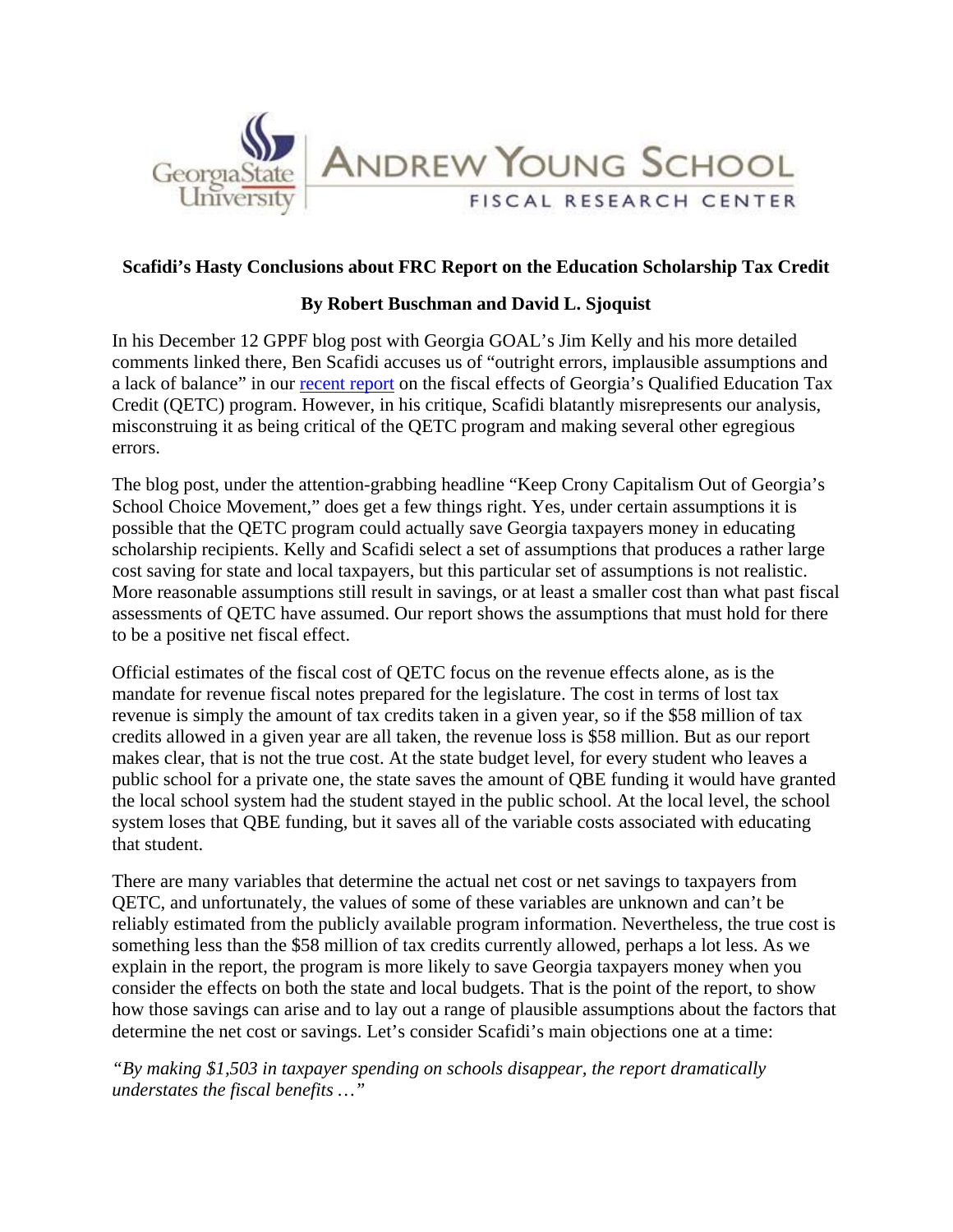Scafidi concludes that we made a \$1,503 per student error because our QBE grant per student and local revenue per student averages don't add up to the total per student spending figure. Well, they shouldn't add up.

First, the \$9,046 total Scafidi cites from page 4 of our report is the scholarship cap for calendar year 2013 as published by the Department of Education (DOE). It is not clear precisely how DOE calculates this number, but it differs significantly from the average total per student operating expenditures of the state's school districts. The actual statewide average of per student operating expenditures for fiscal year 2013, the period of analysis in our report, was \$8,336 according to DOE (see https://app.doe.k12.ga.us/ows-bin/owa/fin\_pack\_revenue.entry\_form).

Second, in FY2013 about 8.3 percent of funding for Georgia's public school systems, \$690 per student, came from the federal government, not from state or local funding. Net of these federal dollars, expenditures from state and local funding sources would be \$7,646 per student.

Third, the \$4,066 average per student QBE grant we cite in the report is the portion of QBE funding that is tied to enrollment. That is, it represents the expected reduction in state spending when one student leaves a public school for a private school. But it does not, and is not intended to represent all QBE funding; about 8.5% of total QBE funding in FY2013 was composed of grants that are not a function of enrollment and thus would not be reduced by a student switching from public to private school.

Finally, Scafidi also takes exception to our estimate of the variable component of total costs by which school districts can reduce expenditures in response to a student switching from public school to private school. He cites a study by Bifulco and Rebeck as supporting a higher number than ours. That study uses data from two New York state school districts, but given that New York schools' local funding per student is over twice that of Georgia, that is hardly a reasonable basis for comparison.

#### *"The report relies on a study of Arizona's tax credit scholarship program …"*

Scafidi claims that we erred in considering estimates of public-to-private switching rates from a study of Arizona's tax credit scholarship program on the grounds that Arizona's program is materially different from Georgia's because it has no "requirement that students be enrolled in a public school prior to receiving a scholarship." Although he is correct that the Arizona program analyzed in the *Cato Institute* report we cite did not have a prior public school enrollment requirement, that report cites an estimate that 70 to 80 percent of scholarships awarded under the program were to low-income families, who are generally assumed by most proponents of tax credit scholarship programs to be switchers. Yet the authors of the Cato report conclude that the switching rate for this Arizona program was only 15 to 30 percent.

Nevertheless, we do not rely on the Cato study's switching rate conclusion or that of a school choice study focused on Chicago that predicted about a 27 percent switching rate in response to a \$1,000 (in 1990) voucher. In fact, we draw no conclusions about the actual switching rate under QETC. We do explain why it is certainly less than the 100 percent figure assumed in many analyses, but we conclude that publicly available information about scholarship recipients does not enable us to estimate the QETC switching rate. That is, it is not presently knowable. The only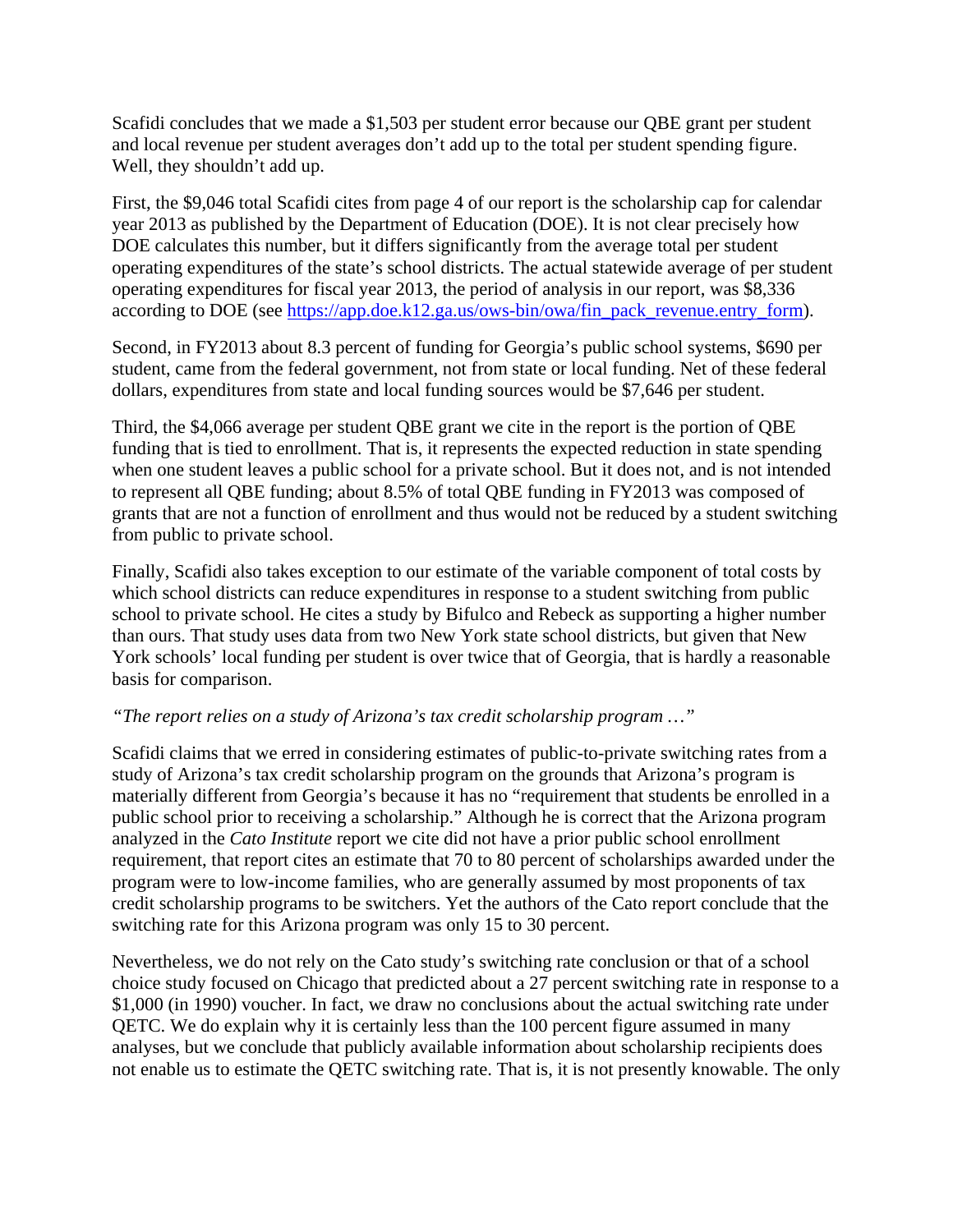place the 30 percent top end figure from the Cato study enters our analysis is *as the worst case*, the bottom of the range that we use in our analysis presented in Table 5.

Instead of pretending to estimate the actual net cost or net savings based on little more than a guess about the switching rate, we show what the cost or savings would be over a range of switching rates, from the 30 percent worst case to switching rates as high as 100 percent. The point was to show how sensitive the costs or savings are to the switching rate assumption that one makes and what switching rate is necessary, given the other relevant factors, for the program to break even—for the state and local savings to offset the revenue loss from the tax credit.

## *"The report relies on a conjecture by a critic* [Southern Education Foundation] *of the program that lots of scholarship students may reside in four metro Atlanta counties."*

We rely on no such thing. Arguments about Southern Education Foundation aside, we use the average per student QBE grant for the four metro county systems to show the sensitivity of state budget effects to differences in QBE grants across the state. The facts are that QBE grants vary by district and by program, QBE grants are generally lower in the metro Atlanta counties, and state level savings from a student switching would thus be lower in those counties. Using a range of possible values of QBE grants in a sensitivity analysis is just that, a test of the sensitivity of costs or savings to the average amount of QBE grant associated with scholarship students.

We also point out that the lack of transparency in the program prevents us from knowing the overall geographic distribution of scholarship recipients. Even if Scafidi's anecdotal evidence from one scholarship organization is true, it tells us little about the overall geographic distribution of scholarships. Nor does it demonstrate any error in our sensitivity analysis.

# *That we "[ignore] the evidence on school choice …"*

We state that broader issues about school choice, such as evidence of effects on student outcomes, are "beyond the scope" of our report because, well, they are. While we note the arguments presented by proponents and opponents of school choice, this report never claims to focus on anything other than the near-term fiscal effects of QETC; the long-term effects of school choice would be the subject of a much larger debate.

# *Charges of "crony capitalism."*

Finally, the blog post and Scafidi's longer comments go on to make some misguided or disingenuous arguments against the proposed BEST scholarship program, which we also address in the report, but neither endorse nor oppose. Scafidi suggests that adopting BEST would somehow mean depriving some Georgians of an opportunity to benefit from taking a tax credit and instead giving the tax credit benefits to big corporations as a form of "crony capitalism" payoff. Such charged phrases distract from the fiscal analysis of the two programs and in any case, whether the donor to a scholarship organization is an individual or a corporation, the tax benefits to the contributor are the same.

As currently drafted, BEST would be an addition to the current QETC program, not a replacement, and we are simply estimating the fiscal impact of each program. Regardless of who donates and takes the tax credits, the principle difference between QETC and BEST is that the latter is targeted toward low-income families, and as we explain in the report, this is where